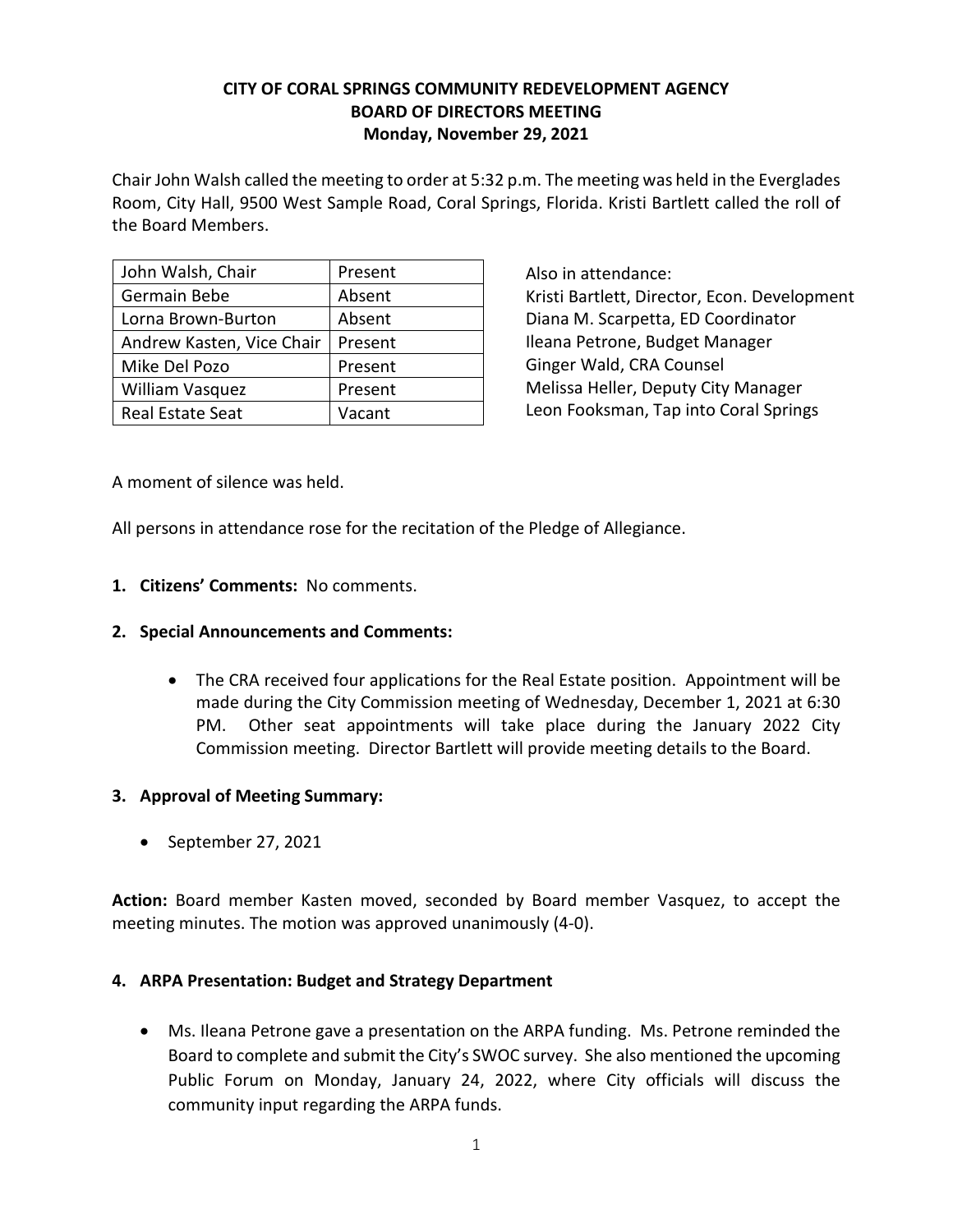### **5. Resolution 21-006 Budget Amendment: Request to Approve**

 • Final millage rate for taxing authorities has been confirmed. There were no major changes.

**Action:** Board member Kasten moved, seconded by Board member Del Pozo, to approve the budget amendment. The motion was approved unanimously (4-0).

### **6. Resolution 21-007 Carryforward Amount: Request to Approve**

 **Action:** Board member Kasten moved, seconded by Board member Vasquez, to approve the resolution for the carryforward amount and allocate to infrastructure projects. The motion was approved unanimously (4-0).

## **7. RSM Attestation Letter: Request to Approve**

 • Director Bartlett explained the purpose of the work which refers to additional audit requirements by the State.

**Action:** Board member Del Pozo moved, seconded by Board member Kasten, to approve the resolution for the carryforward amount. The motion was approved unanimously (4-0).

# **8. Commercial Enhancement Matching Grant: Request to Approve**

• Director Bartlett provided a summary of the applicant (Susan Rose Dresses) and the project.

 **Action:** Board Member Kasten moved, seconded by Board member Del Pozo, to approve the grant agreement for Susan Rose Dresses (Raphaela, Inc.). The motion was approved unanimously  $(4-0).$ 

#### **9. Monthly Budget Update**

 • Director Bartlett mentioned that there have not been major expenses. TIF payment has been received from the City.

#### **10. Downtown Redevelopment Update**

• **Cornerstone:** Director Bartlett shared the progress of the project.